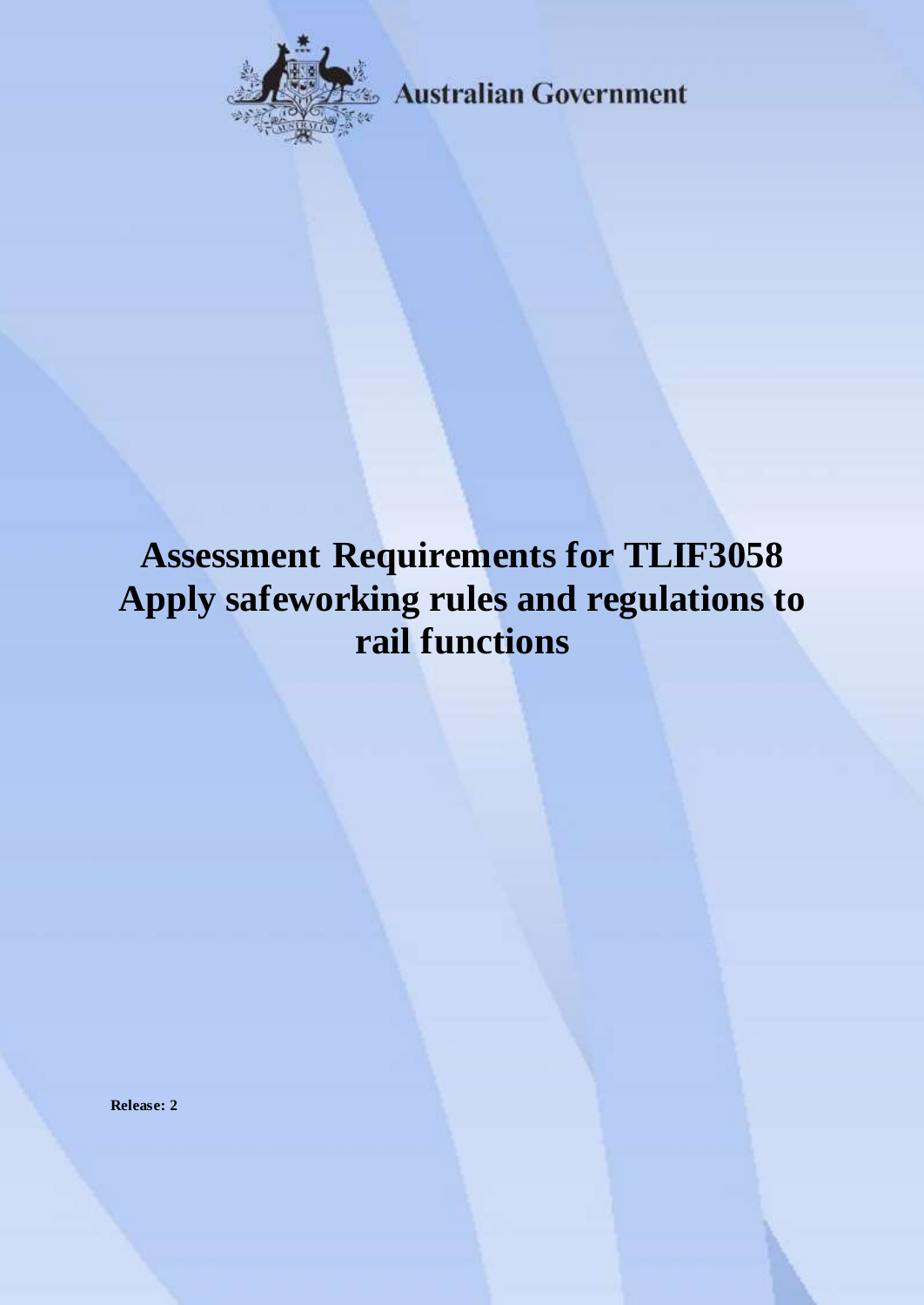## **Assessment Requirements for TLIF3058 Apply safeworking rules and regulations to rail functions**

### **Modification History**

**Release 2**. This is the second release of this unit of competency in the TLI Transport and Logistics Training Package:

Minor statement changes in Assessment Conditions.

**Release 1**. This is the first release of this unit of competency in the TLI Transport and Logistics Training Package.

## **Performance Evidence**

Evidence required to demonstrate competence in this unit must be relevant to and satisfy all of the requirements of the elements and performance criteria on at least one occasion and include:

- applying safeworking system rules, protocols and procedures to rail functions
- checking compliance between work and safeworking rules and regulations and taking appropriate action in accordance with operating procedures when non-compliance is identified
- communicating effectively with others
- completing relevant documentation
- identifying job hazards and taking required actions to minimise, control or eliminate identified hazards
- identifying unsafe or emergency situations that could occur in the workplace and appropriate responses
- implementing contingency plans
- interpreting and following operational instructions and prioritising work
- modifying activities depending on operational contingencies, risk situations and environments
- operating electronic communications equipment to required protocol
- reading and interpreting relevant safeworking rules, regulations and instructions
- using and responding appropriately to a range of radio, hand, light and flag signals
- working collaboratively with others to fulfil safeworking requirements.

## **Knowledge Evidence**

Evidence required to demonstrate competence in this unit must be relevant to and satisfy all of the requirements of the elements and performance criteria and include knowledge of:

- actions to be taken in safety incidents, identified unsafe situations and emergencies within the limits of own responsibility under the applicable safeworking systems
- applicable safeworking system requirements and limitations for applicable rail functions